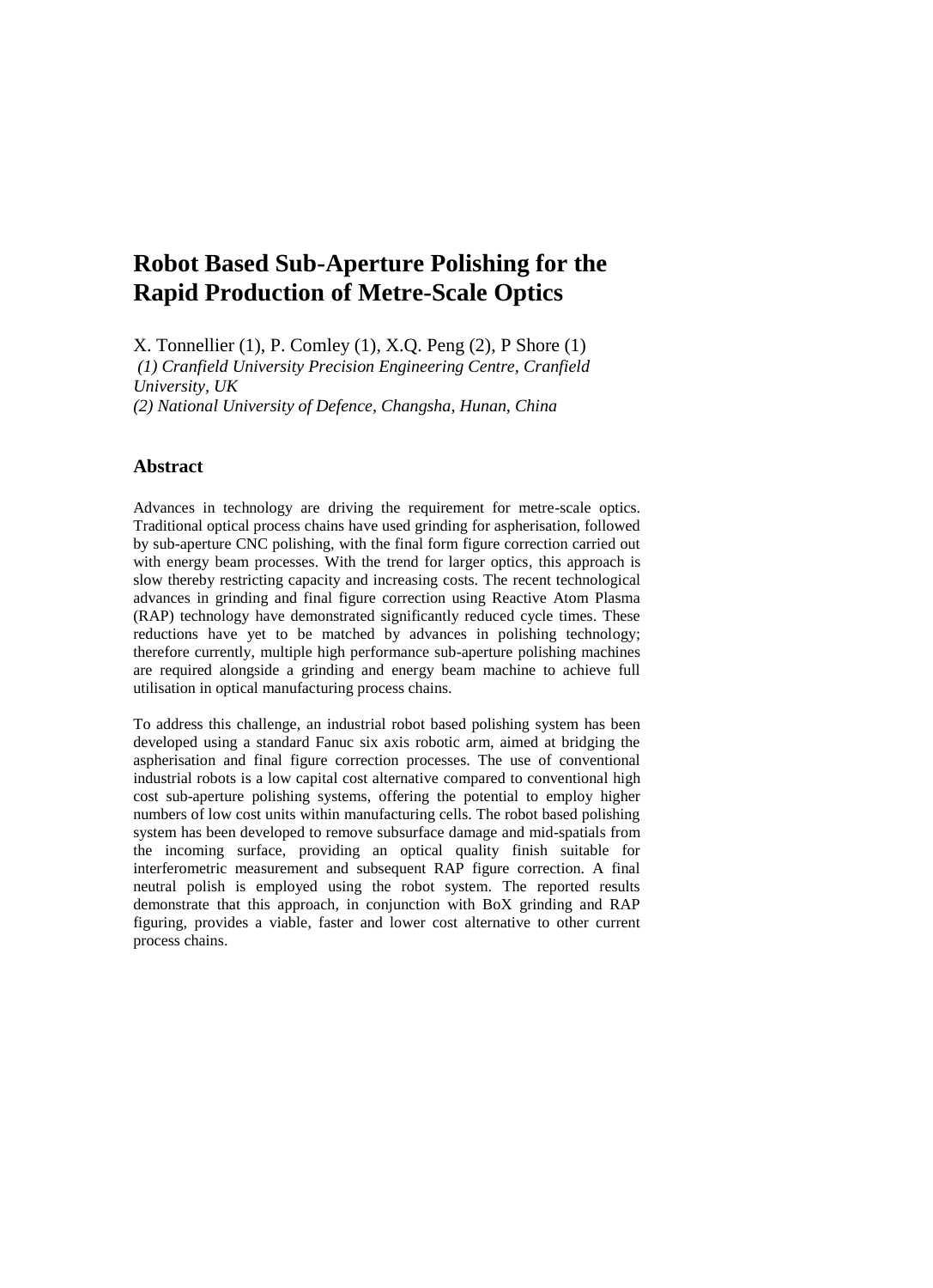## **1 Introduction**

Advances in technology are driving a requirement for higher precision optics. Today, applications include ground based telescopes such as the European Extremely Large Telescope (E-ELT), fusion energy system components and next generation lithography machines. Segmented mirror technology, as next generation lithography machines. employed for the E-ELT (figure 1), enables the scaling up of ground based telescopes [1, 2]. This in turn has lead to a requirement for many hundreds of metre-scale off-axis mirrors, with a target completion date of 2018. Conservative estimates place the required production rate for segments at 1 per day. Suitable materials for these classes of optics include low expansion glass or glass ceramics such as  $ULE^{\circledast}$ , Zerodur $^{\circledast}$ , and fused silica. Successful fabrication demands high form accuracy, low subsurface damage and roughness and, critically, fast processing times.



Figure 1: Illustration of proposed E-ELT telescope

Currently optical process chains employ grinding for aspherisation, followed by sub-aperture CNC polishing, with the final form figure correction carried out with energy beam processes, see figure 2. Recent technological advances in grinding [3] and final figure correction using Reactive Atom Plasma (RAP) technology [4] have demonstrated significantly reduced processing times. These reductions have yet to be matched by advances in polishing technology; therefore currently, multiple high performance sub-aperture polishing machines are required, alongside a grinding and energy beam machine to achieve full utilisation in optical manufacturing process chains.



Figure 2: Current process chain for large optics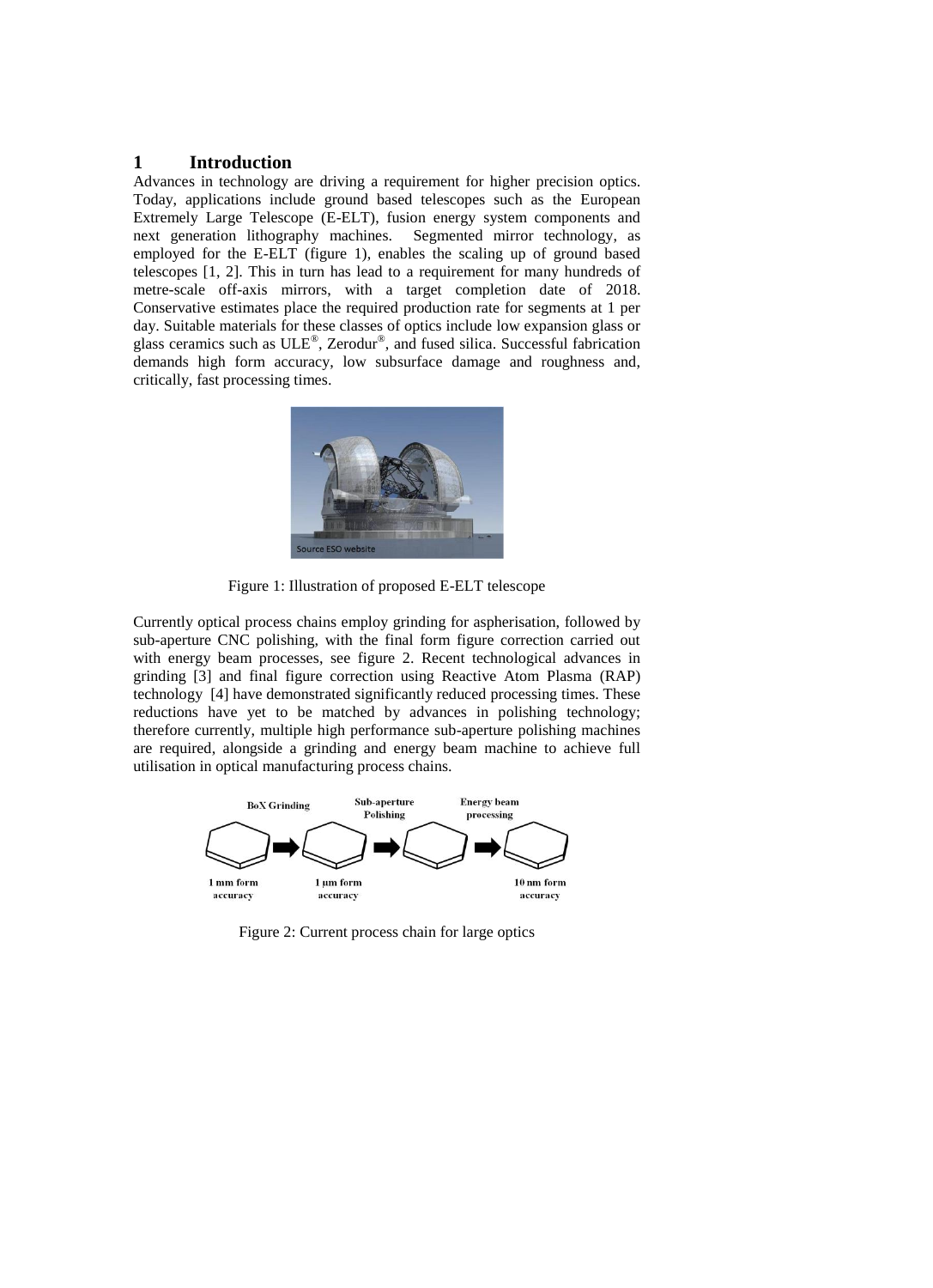Therefore, this restricts the potential of the process chain to manufacture high volumes whilst reducing costs. The challenge faced is to reduce the polishing cycle time or unit machine cost thus lowering the overall system cost. To address this challenge, an industrial robot based polishing system has been developed at Cranfield, using a standard industrial robotic arm. The system fulfils a dual role, initially processing the ground aspherised surface in preparation for RAP processing and then applying a neutral polish to the RAP processed surface. Figure 3 illustrates the process chain.



Figure 3: High production process chain for large optics

This paper describes the design and development of the robot based polishing system using an industrial Fanuc six axis robotic arm.

#### **1.1 Polishing process**

Polishing is an iterative "force controlled" process, in comparison with grinding and milling processes which are deterministic "position controlled" processes [5]. For a given combination of polishing tool, abrasive slurry and tool pressure, the amount of material removed increases with the amount of time spent over a given contact area. Preston's equation, based on contact pressure, velocity and contact area, is used to predict material removal rates [6]. For a specific polishing process, a Preston coefficient is calculated which varies with different type of material substrate. However, this approach is based on a consistent controlled polishing process.

Evans et al. [7] defined the four components for polishing processes as the tool, abrasive, carrier fluid and workpiece. The tool or polishing pad is generally made of pitch, polyurethane or cloth. Mechanical characteristics (viscosity, elastic/plastic behaviour, hardness), porosity, wear and shape govern abrasive penetration, surface finish and slurry transport respectively. Abrasives used include diamond grit, aluminium oxide, silicon carbide and cerium oxide, dependant on removal rate and surface finish required. In glass manufacturing, cerium oxide is generally used. Average size and size distribution, as well as concentration are important factors. Concentration (weight per volume), temperature and pH have to be kept constant throughout the process to maintain a material removal rate which is as consistent as possible. Research, targeting the polishing of laser optics, has shown that particle sized distribution is very important in terms of process induced surface damage. This is highlighted when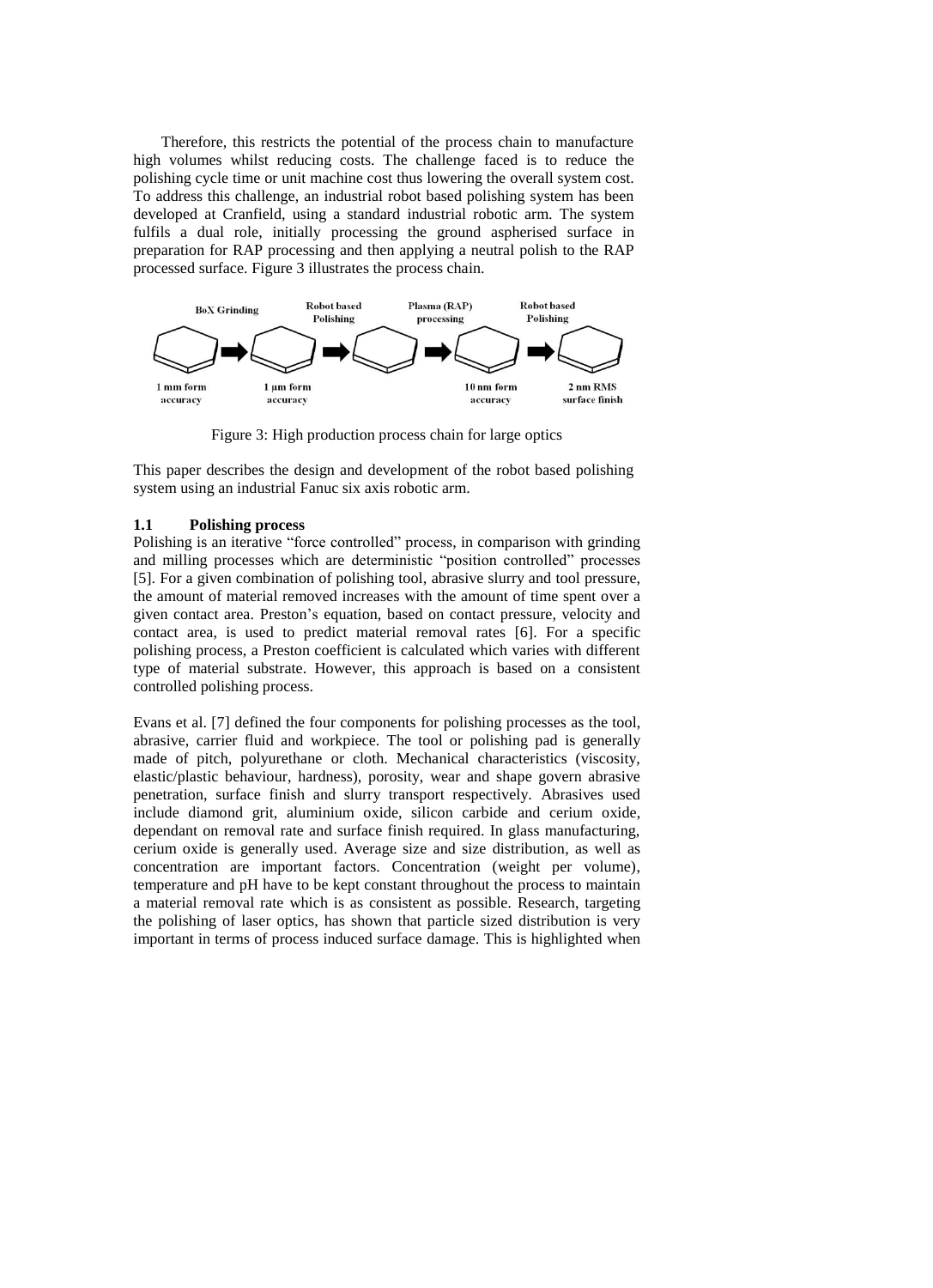small particles agglomerate during the process leading to larger rogue particles and deep polishing damage [8].

There are different approaches to the polishing of complex freeform surfaces. For low slope surfaces, one option is to modify the part by "stressing" its shape into a spherical form, allowing a conformal polishing approach to be employed. There are mechanical and size limits to this approach [9, 10, 11]. Sub-aperture polishing, using smaller compliant tools, is another approach which is currently used for large metre scale freeform optics [12, 13]. Different process kinematics have been used, such as, eccentric tool movement, tilted tool axis and precession tool movement [14]. Different techniques have been tested and commercialised such as Optotech correction technology [15], Zeeko precession [16], Schneider CCP Swift [17], Optipro ultraform finishing [18] and MRF polishing [19]. Subaperture robot based polishing techniques have also been used by Zeiss and Sagem using ABB industrial robots [20, 21]. With contact processes such as polishing, one of the challenges faced is the handling of edges.

The strategy proposed in this research was to remove subsurface damage and mid-spatials producing an optical quality surface with robot based polishing. Figure correction would then be carried out with a non-contacting plasma process.

# **2 Robot based polishing platform**

The robot based polishing system was developed to process the ground aspherised surface. The aim was to remove subsurface damage and mid-spatials from the ground surface and provide an optical quality finish suitable for interferometric measurement. Figure correction would then be carried out with RAP technology, which, with its higher removal rates, provides a faster cycle time than current figure correction sub-aperture polishing processes. A final neutral polish is employed using the robot system to address any surface roughness degradation resulting from the plasma process.

A standard industrial robot was selected and basic geometrical and thermal testing carried out to establish the robot performance. The robot was then integrated into a polishing platform and a series of tests carried out to demonstrate that a low cost robot based polishing platform can be used to improve optical surface roughness with limited surface accuracy degradation.

#### **2.2 Industrial robot**

A Fanuc M710ic/50 six axis robot was selected. The unit is a low cost unit typical of systems extensively used within the automotive industry. With a working envelope suitable for optics up to 1.5 metres, the positional repeatability was specified to be in the order of 70 microns dependant on speed, loading and motion selection. To assess the robot performance for application within a polishing platform, series of geometrical tests were performed. These were carried out in a laboratory environment  $(20^{\circ}C \pm 1^{\circ}C)$  operating with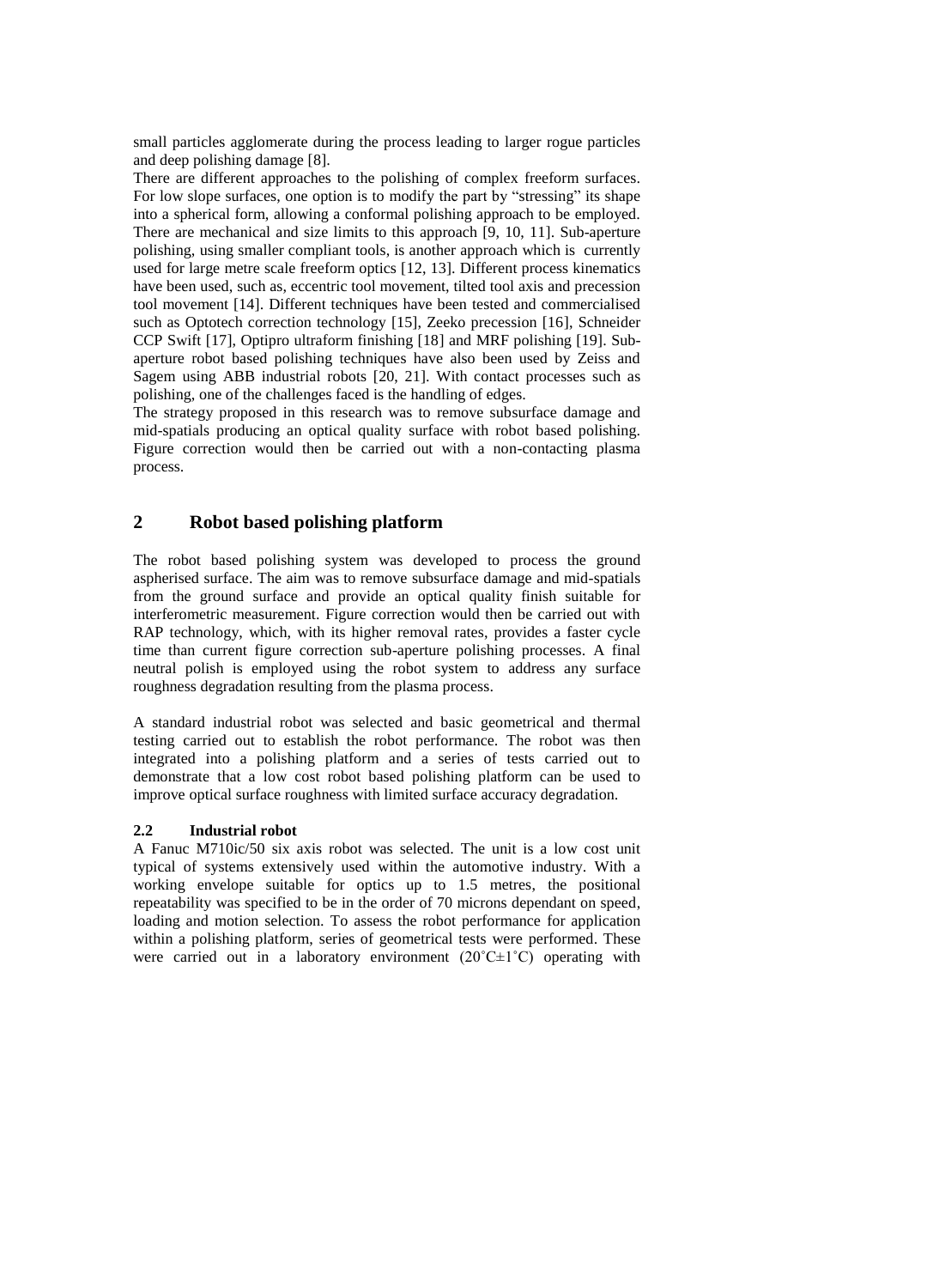representative loads (50kg) and speeds (100mm/s). Initially, a thermal map was taken after spiral XY plane motion, a thermal gradient of 2.5°C was observed after 1.3 hours running. Additional prolonged running produced a 5°C gradient after 6 hours. Figure 4 illustrates the thermal loading with the central joint housing containing four motors showing highest load, followed by the lower joint at the robot base containing two motors.



Figure 4: Robot thermal distribution

Geometrical measurements taken in the XY plane using a laser interferometer showed repeatable error motions of up to 150 microns with applied compensation. These tests confirmed the suitability of the selected robot and the error magnitudes measured were used to help specify the polishing head compliance.

## **2.2 Polishing platform**

The robot was equipped with a high precision air bearing spindle and a commercial lapping slurry system was assembled to provide a low cost platform. Figure 5 shows a photograph of the platform. The system design enabled polishing speeds up to 10,000 rpm and a maximum normal polishing force of 100N to be utilised.



Figure 5: Industrial robot based polishing system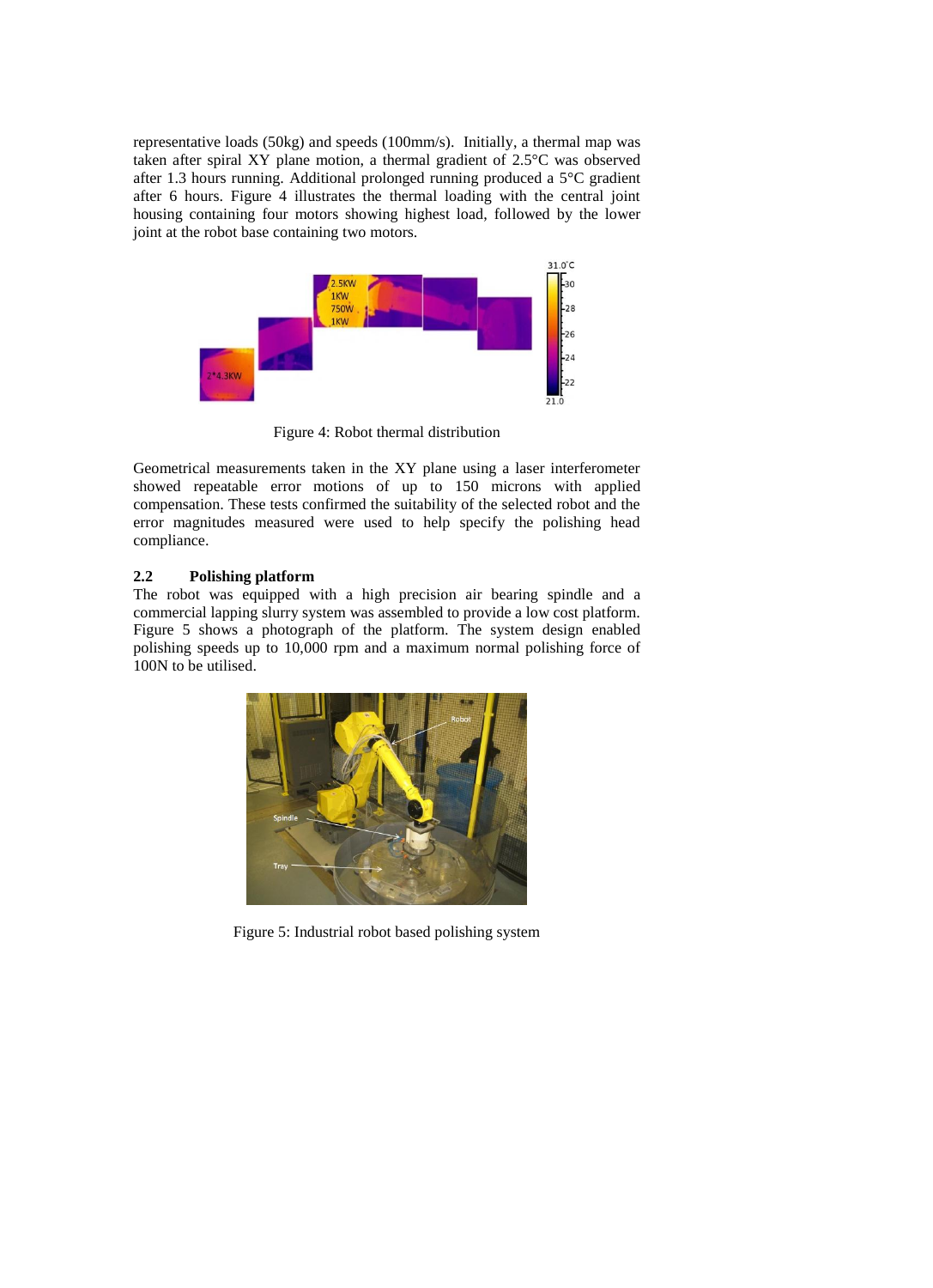The polishing tool configuration selected was a flexible solid rubber base with a polyurethane pad. This combination provided a higher level of compliance in line with the positioning repeatability of the industrial robot platform. Polishing pressure was controlled through the vertical motion of the robot.

The slurry system was designed to handle cerium oxide and diamond slurries with continuous recirculation. For the glass and glass ceramics, a water based cerium oxide slurry with 1-5 micron particle sizes was selected. Large particle sizes filters (>50 microns) were employed to avoid general contamination of the slurry.

Tool path programming for complex geometric surfaces was carried out using Matlab, for simpler surfaces the Fanuc Roboguide software could be used in CAM configuration. Error compensation was applied to the tool path motions to remove coarse robot linear motion errors. In this mode robot velocities up to 100mm/s were used. An integrated displacement probing system was employed to provide the alignment of the component and robot co-ordinate systems.

# **3 Experimental Procedure**

Experiments were conducted on specimens of 100 mm x 100 mm x 20 mm. Each surface was ground to same specification to remove subsurface damage induced by previous processes.

The material selected was Corning Fused Silica 7980 HPFS® standard grade [21]. Its mechanical properties are close to other low thermal expansion materials such as Zerodur and ULE. Material properties are given in Table 1. Extensive grinding subsurface damage data has been collected for these materials when processed using the  $BoX^{\circledast}$  machine.

| Table1: Materials characteristics |         |      |                                |                      |
|-----------------------------------|---------|------|--------------------------------|----------------------|
| Material                          | Density |      | Elastic modulus Micro Hardness | Fracture toughness   |
|                                   | (p)     | (E)  | (H)                            | (KIc)                |
|                                   | g/cm    | GPa  | GPa                            | MPa.m <sup>1/2</sup> |
| Fused silica                      | 2.2.    | 72.7 | 5.2                            | 0.7                  |
| <b>ULE</b>                        | 2.2.    | 70   | 4.6                            | 1.8                  |
| Zerodur                           | 25      |      | 6.2                            | 0 ዓ                  |

The ground samples were ground using the BoX ultra-precision grinding machine with a D46 wheel using standard finishing parameters [22]. The prepared surfaces had a PV form of < 2 microns and subsurface damage < 10 microns.

The polishing parameters used in this test are representative of a finishing process. Material removal rate measured based on trench polishing is 1.15mm<sup>3</sup>/min. After 5 runs of 52 minutes over each specimen, 15 microns were removed. The surface texture and profile were measured using a Form Talysurf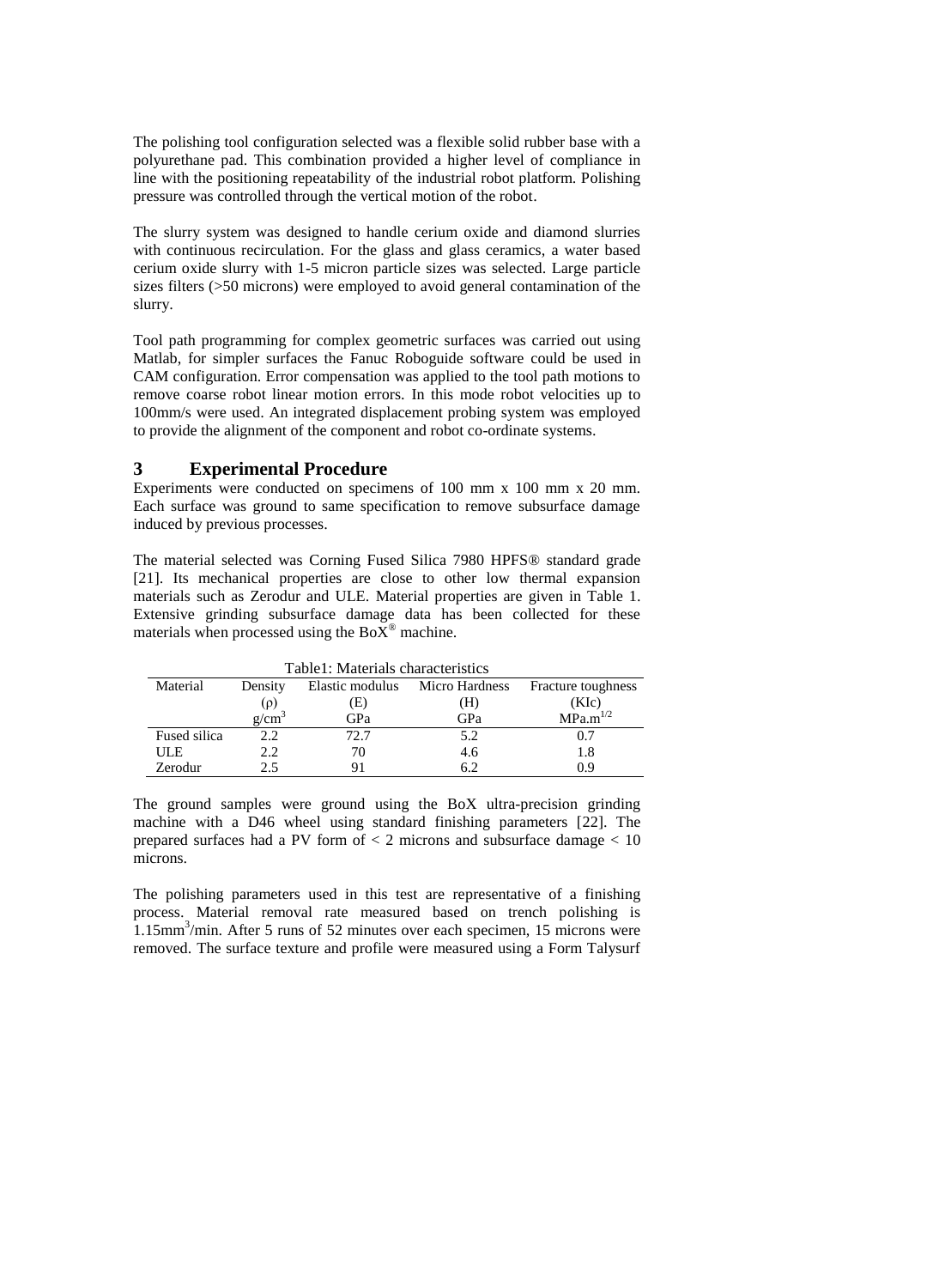profilometer 120L with 2 micron radius diamond stylus, and surface roughness with a CCI.

# **4 Results and discussions**

The surface showed a significant improvement in optical quality after the third of the five polishing runs. The input surface roughness was  $R_a < 120$  nm and  $R_t$  $<$  3  $\mu$ m. The output surface roughness after three polishing runs was reduced to  $R_a < 8$  nm and  $R_t < 66$  µm.

The two additional polishing runs were completed to ensure total removal of the grind "cusping" and any subsurface damage. Comparison of the surface texture before and after polishing is shown in figure 6, the data taken using a Form Talysurf Profilometer. Figures 6a and 6b show the surface profile evolution prepolish and post-polish across the grinding cusps. Figures 6c and 6d show the evolution along the grinding direction.



Figure 6: Surface profile evolution during polishing process

These results demonstrate that the general surface form was maintained within one micron with a reduction in mid-spatials and without the addition of any high frequency errors.

The surface roughness of the sample was finally characterised using the Rank Taylor CCI with measurements taken at five different positions on the sample. Figure 7 shows two typical measurements plots.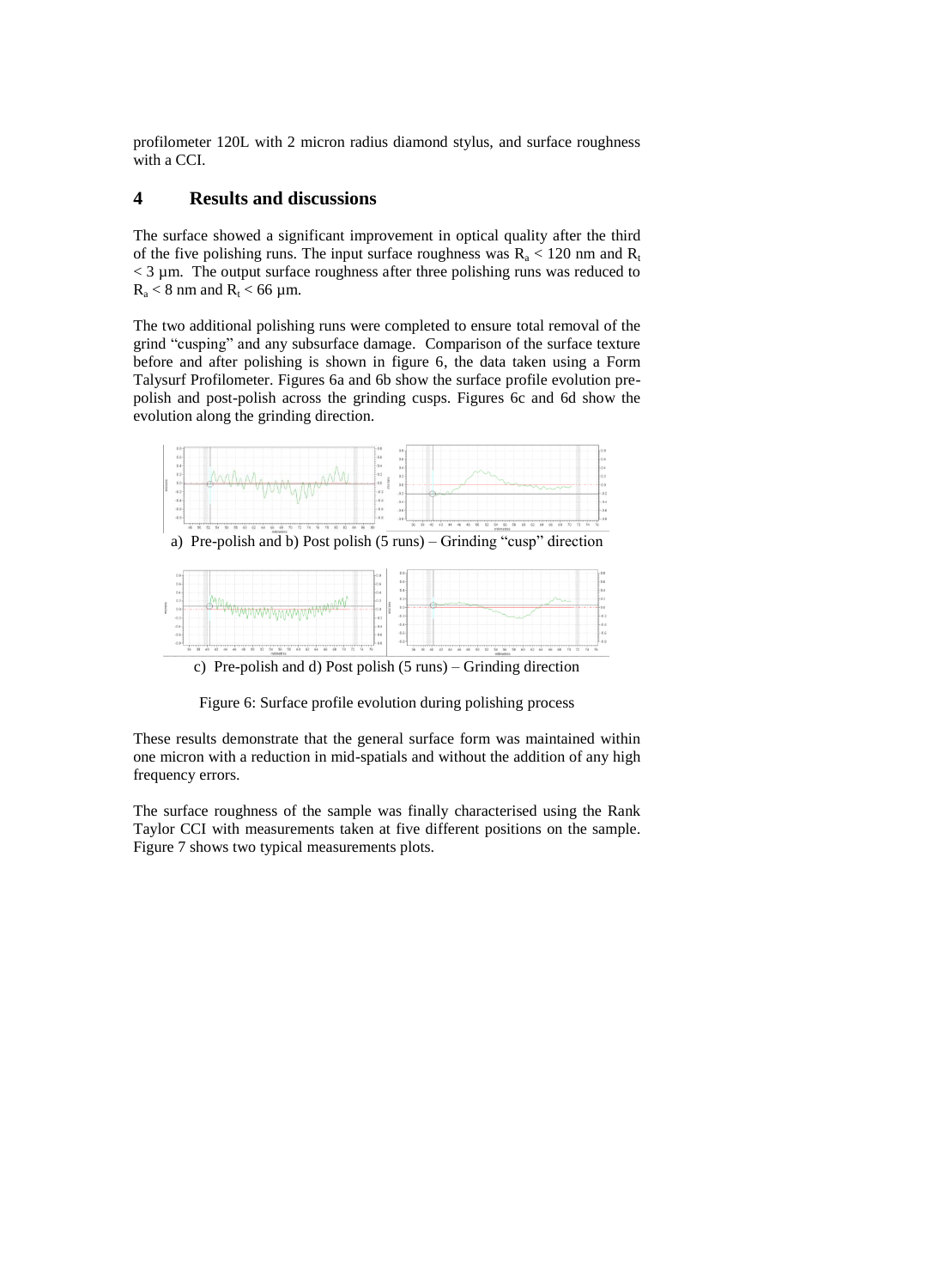

Figure 7: Surface roughness after polishing process

Surface roughness measured below 2 nm  $S_a$  and 10 nm  $S_t$ . These values show that adequate polishing slurry particles sizes were selected to obtain reflective surfaces. Using softer pads and a higher filtration level after RAP figuring, the surface roughness is expected to improve further for fused silica. For different substrate materials, further experiments will be necessary to confirm surface roughness and subsurface damage depths.

In relation to cycle times, the surface roughness target was reached after 2.6 hours and after 4.4 hours all evidence of grinding cusps and subsurface damage was eliminated. For a 1.45m hexagonal mirror, these process times would correspond to 355hrs and 600hrs respectively. These early results are showing a potential reduction factor of twenty in capital cost investment. Further improvements in removal rate are expected with an increase of cerium oxide particles sizes. In addition, due to limited cost and implementation times, multiple polishing robotic stations can be employed in parallel to reduce production time. Therefore, a possible process chain, after BoX grinding, is to use a robotic polishing to obtain interferometric measurements. Bulk removal of subsurface damage can be achieved efficiently combining sub-aperture polishing and RAP neutral processing. After RAP figuring process, final polishing can be performed using robot based polishing.

## **6 Conclusions**

A sub-aperture polishing system has been developed using an industrial robot arm, a standard polishing slurry system and flexible tools. This has the potential to reduce the investment cost by a factor of twenty compared to existing commercial solutions.

The results demonstrate that a robot based polishing system can remove midspatials and subsurface damage from fused silica without form degradation. Optical surface quality is obtained, enabling interferometric data to be acquired and subsequent figure correction of the surface using RAP technology.

Cycle times for polishing are complementary to the established BoX grinding and RAP processes, thus offering the potential for vastly reduced cycle times over the current manufacturing processing chain.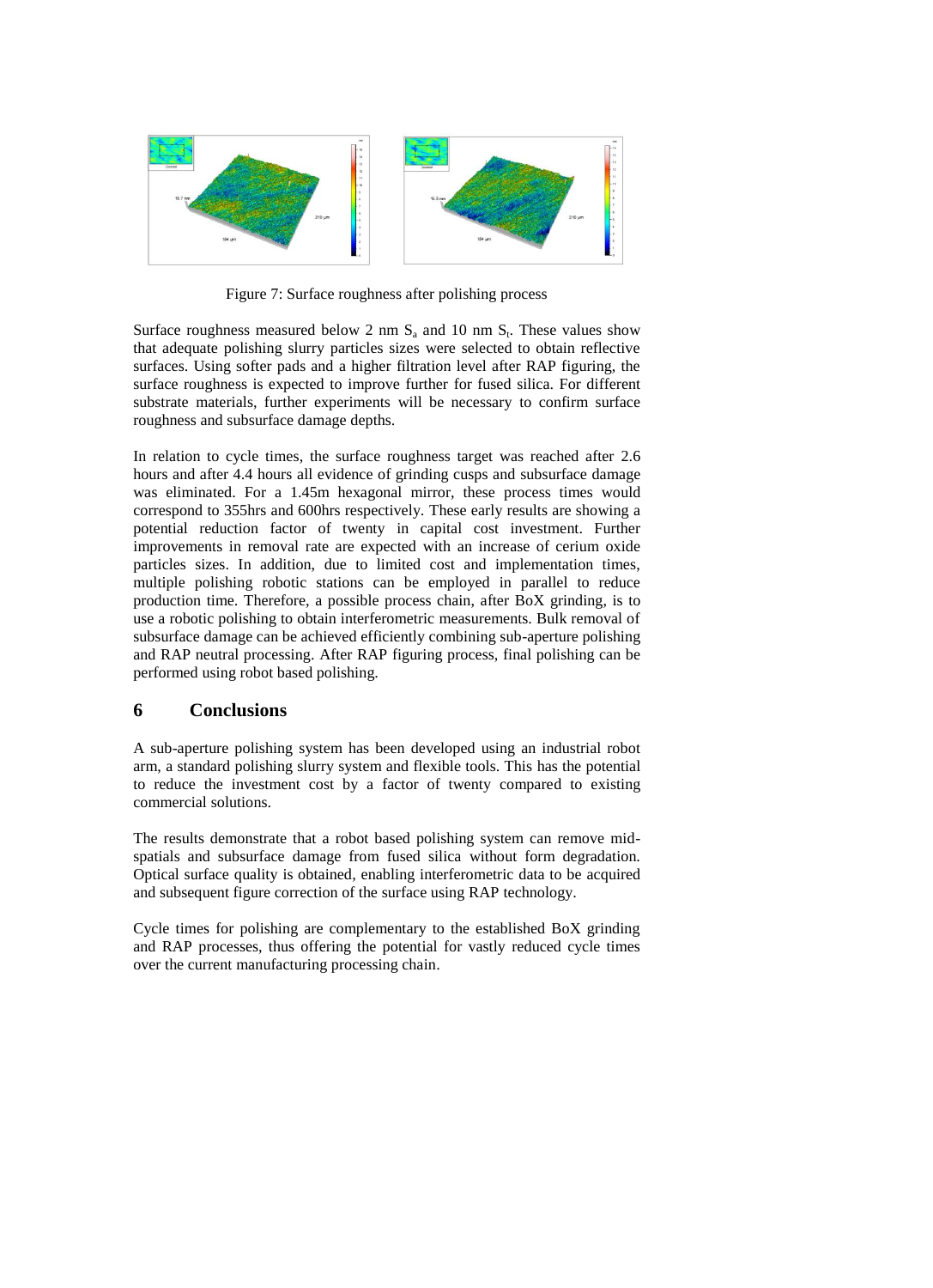Further work is required to improve surface roughness after RAP processing. A higher level of filtration combined with softer polishing cloths will be tested while subsurface damage will be controlled through systematic HF etching of the produced samples.

# **7 Acknowledgments**

The authors gratefully acknowledge funding from the McKeown Precision Engineering and Nanotechnology Foundation at Cranfield University and project funding through the UK's Joint Research Councils' - Basic Technologies Programme and EPSRC funded UPS<sup>2</sup> Integrated Knowledge Centre.

## **8 REFERENCES**

[1]. Gilmozzi R., 2004, Science and technology drivers for future giant telescopes, Proc. SPIE, Vol. 5489, p.1.

[2]. Shore P. et al., 2010, Precision engineering of astronomy and gravity research (keynote), CIRP Annals, 59/2, p.694.

[3]. Comley, P. et al., 2011, Grinding Metre-Scale Mirror Segments for the E-ELT Ground Based Telescope, CIRP Annals, Vol 60/1, p.379.

[4]. Jourdain, R. et al., 2012, Plasma surface, figuring of large optical components, Proc. SPIE, Vol. 8430, p.843011.

[5]. Komanduri, R. et al., 1997, Technological Advances in Fine Abrasive Processes, CIRP Annals, Vol. 46/2, p.545.

[6]. Preston, F.W., 1926, The nature of the polishing operation, Transactions of the Optical Society, Volume 27, Issue 3, p.181.

[7]. Evans, C.J. et al., 2003, Material Removal Mechanisms in Lapping and Polishing, CIRP Annals, Vol 52/2, p.611.

[8]. Suratwala, T. et al., 2008, Effect of rogue particles on the sub-surface damage of fused silica during grinding/polishing, Journal of Non-Crystalline Solids, Vol.354, 18, p.2023.

[9]. Lubliner, J. and Nelson, J.E., 1980, Stressed mirror polishing. 1: A technique for producing non axisymmetric mirrors, Appl Opt., Vol.19/14, p.2332.

[10]. Müller, U. and Daniel, J., 2012, Tinsley proves stress mirror polishing for giant segmented telescopes, Proc. SPIE, Vol.8450, p.845025.

[11]. Anderson, D. et al., 1994, Rapid fabrication strategies for primary and secondary mirrors at SOML, Proc. SPIE, Vol.2199, p.199.

[12]. Kim, D. and Burge, J., 2010, Rigid conformal polishing tool using nonlinear visco-elastic effect, Opt Express. Vol.18/3, p.2242

[13]. Nelson, J.D., 2010, VIBE Finishing to Remove Mid-Spatial Frequency Ripple, Optical Fabrication and Testing (CD), paper OWE2, p.1.